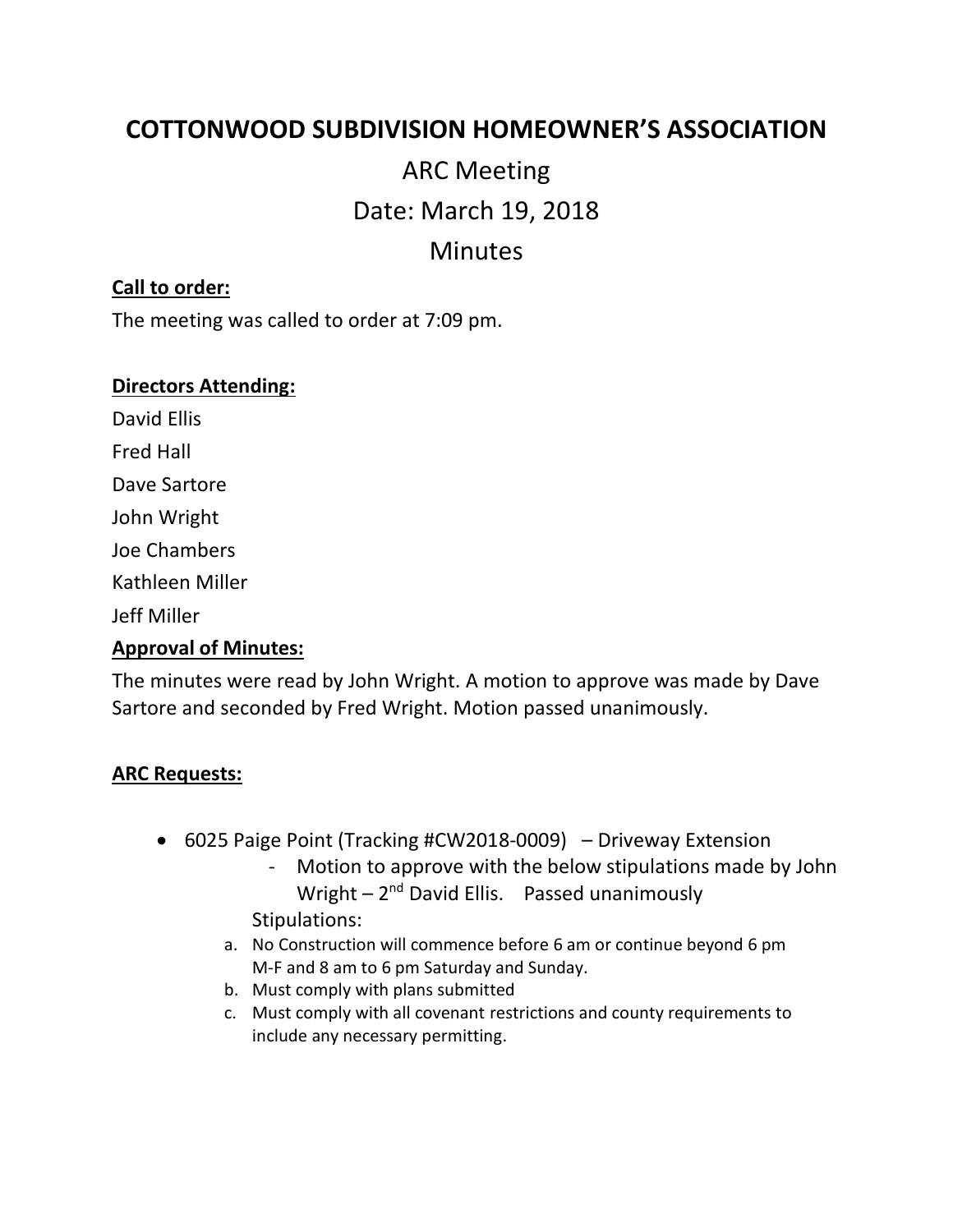- d. Driveways All lots must have a paved driveway of stable and permanent construction extending from the adjacent street to the dwelling. All driveways must be concrete or other approved on material.
- e. Must be contractor grade quality and aesthetically match existing driveway.
- 5665 Heatherton Rd (Tracking #CW2018-0010) Fence (After the fact)
	- Motion to approve with the below stipulations made by David Ellis - 2<sup>nd</sup> John Wright . Passed unanimously Stipulations:
	- a. Must be contractor grade construction new standard 6' wood privacy fence with (1) - 12 foot gate and (0) - 4 foot gate. Your request did not include any choice of stain or decorative details therefore, none were approved. All exterior hardware must be in good taste and neutral tones.
- 5616 Heatherton Rd (Tracking #CW2018-0011) Solar Panels
	- Motion to approve with the below stipulations made by John Wright - 2<sup>nd</sup> David Ellis. Passed unanimously Stipulations:
		- a. Must be installed by a licensed contractor and within county guidelines. As per ARC request none of the solar equipment or components will be visible from the roadway.
- New Business
	- o There was a question concerning landscaping which was answered by the board.
	- o There was a concern about animals being kept in the back yard during cold temperatures. Board advised that this would be an issue for animal control or the humane society.
	- o There was concern about animals using the restrooms in other home owners yards and damaging vehicles. The board advised that these complaints could be addressed to our management company and a letter would be sent to the homeowner.
- **ADJOURNMENT:**

There being no further business, the meeting was adjourned at 7:42 pm.